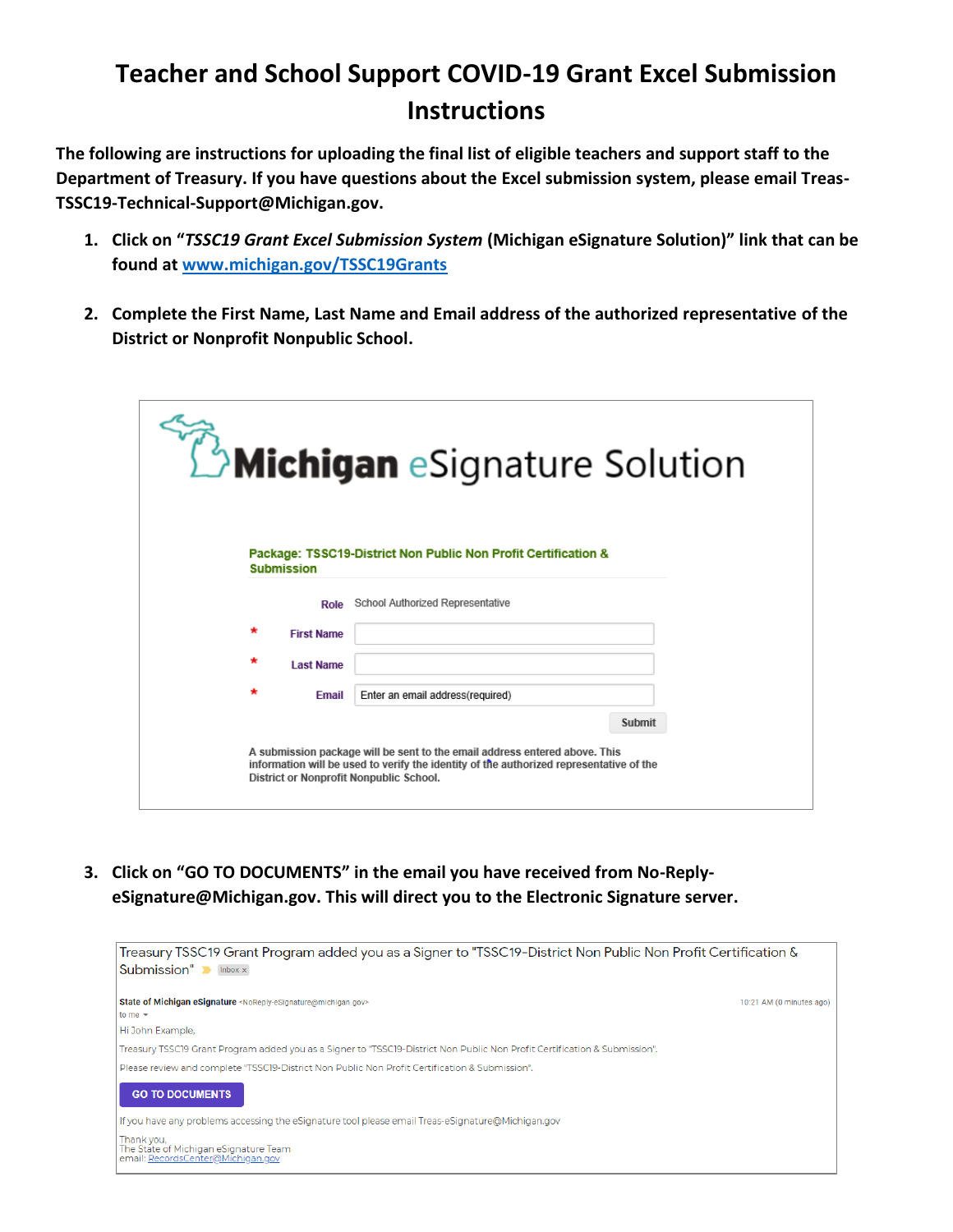## **4. Check that you agree to submit eligibility data using the Electronic Signature Tool and click Accept**

| Read & accept this document                                                                                                                                                                                                                                                                                                                                                                                                                                                                                                                                                                                                          | 2 Page(s)     |
|--------------------------------------------------------------------------------------------------------------------------------------------------------------------------------------------------------------------------------------------------------------------------------------------------------------------------------------------------------------------------------------------------------------------------------------------------------------------------------------------------------------------------------------------------------------------------------------------------------------------------------------|---------------|
| I have read and agree to the terms of the eSign Disclosure Document.                                                                                                                                                                                                                                                                                                                                                                                                                                                                                                                                                                 | <b>ACCEPT</b> |
| Agreement to Electronically Sign State of Michigan Documents<br>Some State of Michigan agencies have decided to offer you the ability to view and                                                                                                                                                                                                                                                                                                                                                                                                                                                                                    |               |
| sign documents electronically, giving you the option to immediately view and save<br>important documentation. The electronic documents are largely identical to the<br>hard copy documents that you may receive from the agency (you may notice some<br>slight formatting differences, but the content should be the same). You do not have<br>to electronically sign documents to do business with any State of Michigan agency<br>that offers you this opportunity - however, if you choose to, you can still do business<br>with the State of Michigan and it's agencies via paper documents, but it may take<br>longer to do so. |               |
| If you do elect to sign documents electronically, to the extent permitted by<br>applicable law, it will be treated just like a signature on a hard copy document.<br>This signature and consent will only be applicable to this specific transaction.<br>Please read this notice carefully and thoroughly, ensuring you have the capability to                                                                                                                                                                                                                                                                                       |               |